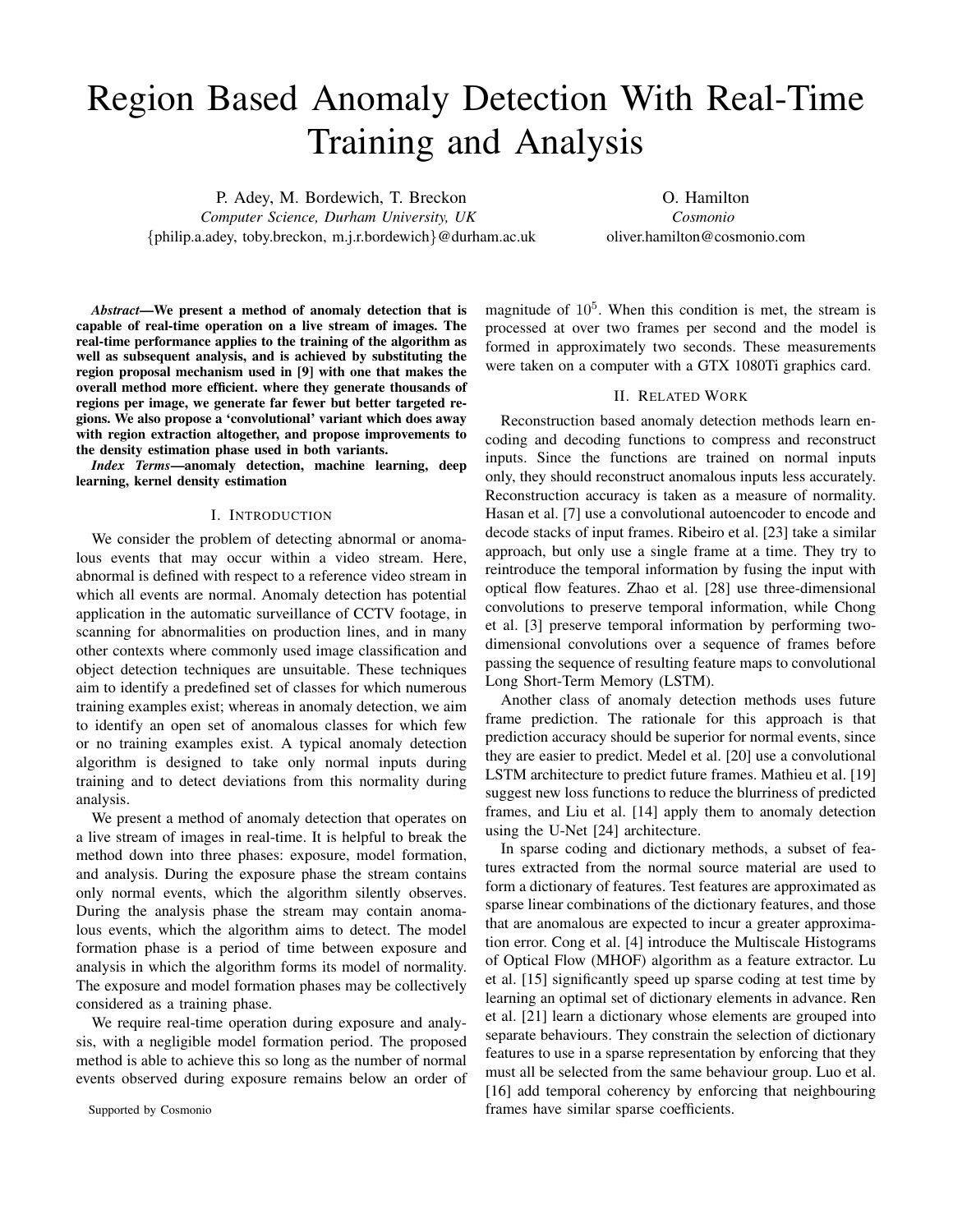Generative models have also been applied to anomaly detection. Schlegl et al. [25] use a Generative Adversarial Network (GAN) to learn the manifold of normal examples. Akçay et al. [1] achieve greater efficiency and performance using a novel encoder-decoder-encoder pipeline, which they later improve further by the addition of skip connections [2].

# III. METHOD

The proposed anomaly detection pipeline is closely related to that of Hinami et al. [9] and consists of three stages: region extraction, feature extraction and density estimation. One image from the stream passes through this pipeline at a time.

The objective of the region extraction stage is to choose promising rectangular areas within the image to consider, when it is not known in advance what kinds of object to expect (Subsection III-A).

Feature extraction maps the visual data from each extracted region to a point in a feature space (Subsection III-B). Features are extracted from a layer within AlexNet [12], which has been modified following the procedure of Hinami et al. [9] to perform multi-task classification. We extract features from the fully-connected 7th layer as in Hinami et al. [9] and the convolutional 3rd layer. We refer to these as the 'fullyconnected' and the 'convolutional' variants respectively.

During the exposure phase, this is the end of the path taken by an image through the pipeline. The extracted features are stored for use in the model formation phase, and the pipeline begins again with a new image. Only during the analysis phase does the pipeline continue on to the density estimation stage. Here, the probability density of each extracted feature is estimated using the normality model (Subsection III-C). A feature whose probability density is less than a certain threshold is determined to be anomalous.

#### *A. Region Extraction*

Hinami et al. [9] use Geodesic Object Proposals [10] (GOP) and Moving Object Proposals [5] (MOP) to extract approximately 2,500 regions from each frame. Both the model formation *and* the analysis phases are negatively affected when the number of features extracted during exposure is high. To cope with this, Hinami et al. [9] divide the input frames into a grid with 12 cells, and form a separate normality model for each.

In contrast, the proposed method extracts regions using a Faster-RCNN [22] model with a ResNet50 [8] backbone. This model was pretrained on the Microsoft COCO dataset [13] and obtained from the MaskRCNN-Benchmark project [18]. Since it is unknown what objects might occur, the postprocessing of the RCNN regions needs to be altered to yield regions that are more scattered over the input image yet cluster preferentially around promising targets. We take the raw object detections from Faster-RCNN and discard those that are background and those whose class score is less than 0.001. We then order detections by class score before applying Non-Maximum Suppression (NMS) with an Intersection over Union



Fig. 1. Examples of regions extracted using two methods. Left: regions are extracted using a Faster-RCNN model with a ResNet50 backbone and modified post processing. Right: regions are determined by the receptive fields of units within the third convolutional layer of AlexNet

(IoU) threshold of 0.5. Note that since we are uninterested in detecting individual classes, NMS is applied once on all detections rather than once per class. Typically, this method produces only tens of regions per frame, which negates the need to form numerous normality models.

# *B. Feature Extraction*

Hinami et al. [9] pass the extracted regions along with the input image to a Fast-RCNN [6] model that has an AlexNet [12] backbone. In one variant of their method, they adapt the architecture by removing the bounding box regression output layer and adding two new output layers: one for attribute labelling and one for action labelling. Attributes are descriptive labels such as those for describing colour and shape, while actions include verbs such as 'playing' and 'flying'. These new output layers are trained using the Visual Genome dataset [11], while the original object classification output layer is trained using the COCO dataset [13]. These three outputs receive activation from a shared fully-connected layer, which is taken as the feature representation for a region.

The fully-connected variant presented here employs exactly the same feature extraction stage, except that the feature extractor is trained using region proposals from the Region Proposal Network (RPN) of Faster-RCNN [22] rather than GOP and MOP.

The convolutional variant uses the same model but extracts features from the third convolutional layer. Specifically, one feature vector is extracted per spatial location in the layer by taking the channel activations as vector components. Consequently, the convolutional variant can dispense with the RCNN region extractor, since each feature vector is already associated with a spatial location. This method processes frames about five times faster than the fully-connected variant, since it does not need to process a separate region extraction stage. Figure 1 shows an example of the regions produced by the convolutional variant.

#### *C. Density Estimation*

In one variant of their method, Hinami et al. [9] use Kernel Density Estimation (KDE) to estimate the probability density function over the feature space. They use a Gaussian kernel with the band-width determined by Scott's Rule [26].

The fully-connected layer of AlexNet taken as the feature representation consists of 4,096 units, which is a feature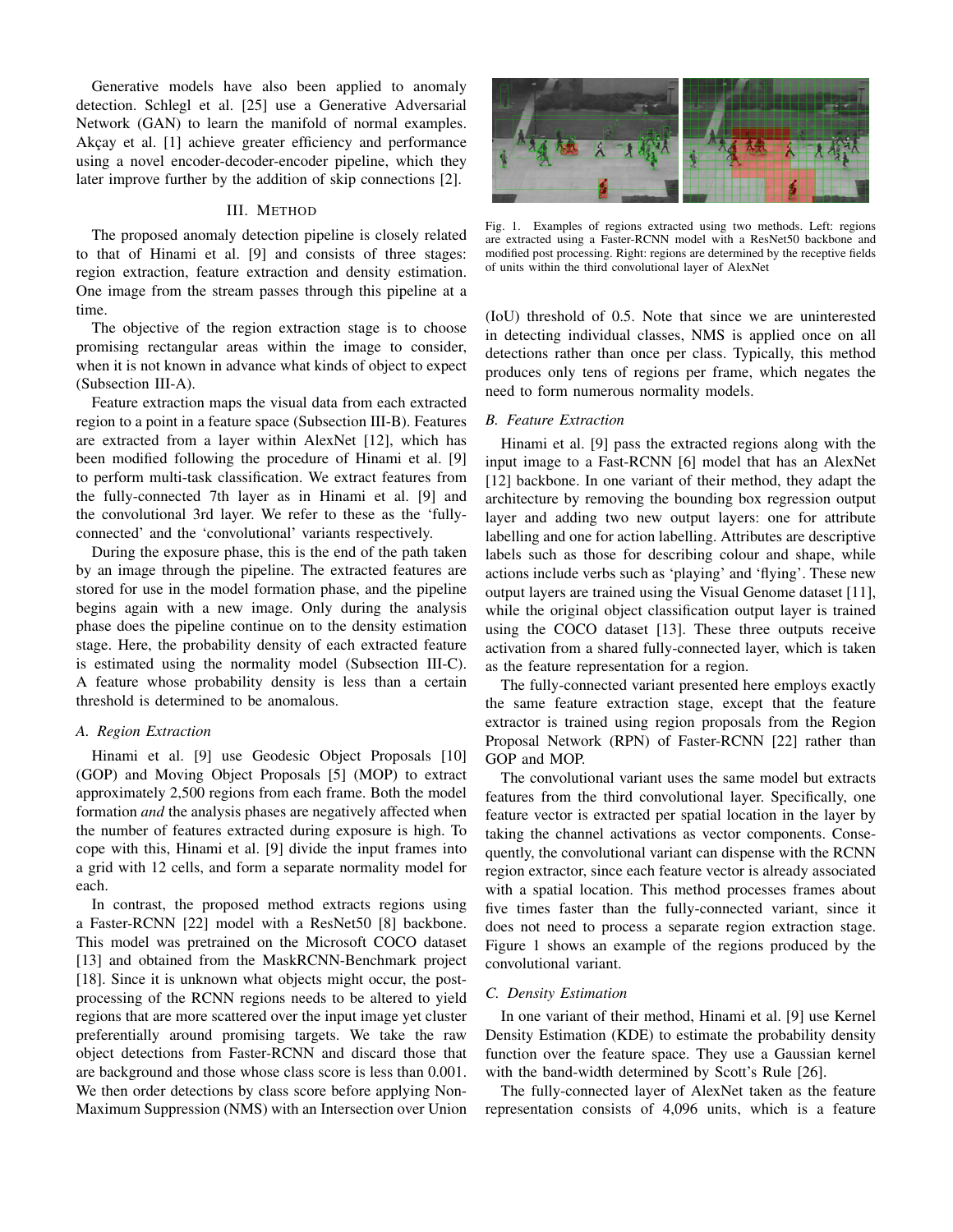space of too high a dimensionality for KDE. To solve this, Hinami et al. [9] use Principal Component Analysis (PCA) to compress the features down to 16 dimensions. The code they provided showed that the 16-dimensional feature vectors are then normalised before being fed into KDE.

We follow the same procedure except that we report results on a range of PCA components, finding that 48 components is optimal for this dataset (Section V-A). Furthermore, instead of normalising the feature vectors, we scale them down by a constant factor so that information contained in their lengths is preserved. The factor chosen is the magnitude of the largest vector seen during exposure, which is saved so that it may be used to scale the vectors obtained during the analysis phase. Scaling rather than normalising significantly enhances the results that we obtain, bringing them more in line with those obtained by Hinami et al. [9] (Section V-B).

The third convolutional layer of AlexNet [12] has 192 channels, resulting in an uncompressed feature space with far fewer dimensions. Nevertheless, the procedure described above is still performed when using the convolutional variant.

PCA and KDE will cause an increase in the model formation period and a decrease in the analysis frame rate respectively if the number of features stored during the exposure phase is too high. If the number of features approaches  $10<sup>5</sup>$ , then the performance requirements set out in the introduction, are no longer satisfied.

The region extraction method of the fully-connected variant reduces the number of extracted features to an acceptable level, but the convolutional variant produces too many. Therefore, throughout the exposure phase of the convolutional variant, we only accept features that are novel relative to those already collected. To achieve this, a normality model is formed after every 25 collected features, and this model is used to measure the probability densities of subsequent features. We reject a feature if its log probability density is greater than 13. The model creation period of 25 is chosen to be small, so that it can adapt to the changing probability density function and not give too much weight to the first set of features that are unconditionally accepted. The rejection threshold of 13 is chosen based on observation of the lower end of log probability density values for normal inputs.

# IV. QUALITATIVE ANALYSIS

The variants described in this paper are tested on the pedestrian based UCSD Ped2 dataset [17] using a training stride of five frames and a testing stride of two frames. Figure 2 shows examples of success and failure cases of the fully-connected variant at a log probability density threshold of 12, which balances the true and false positives. The method is effective at detecting anomalies based on their appearance, such as the bikes and the van; however, skateboarders are seldom detected since they appear similar to the pedestrains who are considered normal. Such anomalies would benefit from a consideration of motion, requiring the method to analyse multiple frames at a time.



Fig. 2. Examples of anomaly detection outputs obtained from the fullyconnected variant. Top: The vehicle is successfully detected. Bottom: The bike is successfully detected, but the skateboarder is missed.

The convolutional variant behaves similarly, but is less consistent, resulting in slightly worse performance as shown in the quantitative analysis in Section V.

#### V. QUANTITATIVE ANALYSIS

The Area Under the ROC Curve (AUC) is used to measure the performance quantitatively. The ROC curve is constructed following the regular definitions of true-positive and falsepositive for pixel-level analysis. When analysing a frame that contains at least one positive pixel, the algorithm scores a truepositive if it labels at least 40% of the positive pixels as such. When analysing a frame that contains no positive pixels, the algorithm scores a false-positive if it labels any of the pixels as positive. For reference, Hinami et al. [9] achieve an AUC of approximately 0.83 when applying KDE on the features extracted from their multi-task Fast-RCNN model.

# *A. PCA Components*

Figure 3 compares the results obtained when using the fullyconnected variant with varying numbers of PCA components. Considering that the original feature space has 4,096 dimensions, a reduction down to 16 dimensions is a significant compression and results in the lowest AUC score. Performance increases up to 48 components, but plateaus thereafter. It is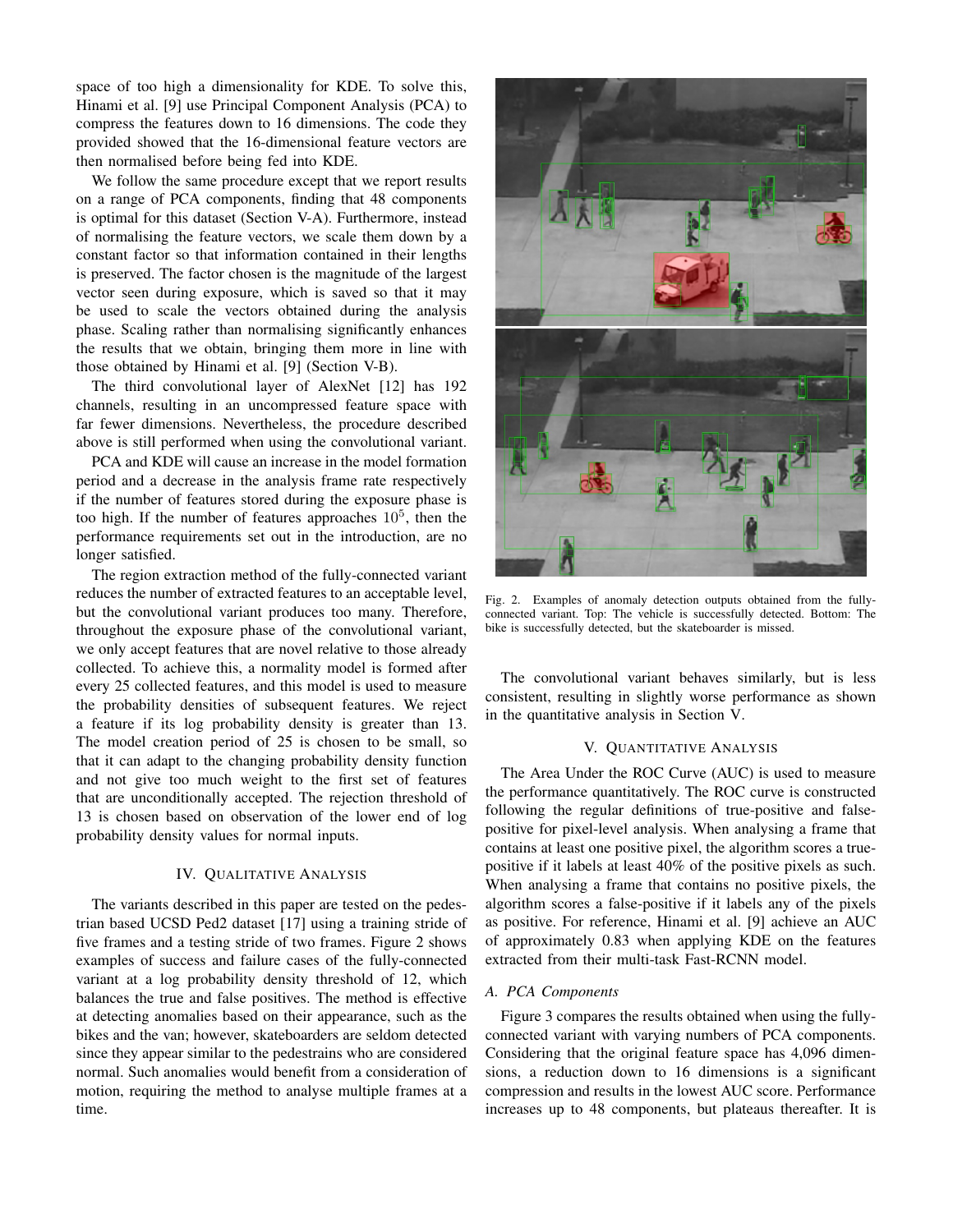

Fig. 3. ROC curves obtained from the fully-connected variant with varying number of PCA components.



Fig. 4. ROC curves for the fully-connected variant with features scaled, and features normalised. 16 PCA components are used as in the original method of Hinami et al. [9]

reasonable to speculate that the results obtained in Hinami et al. [9] could be similarly improved via an increase in PCA components.

## *B. Normalising vs Scaling Features*

We depart from Hinami et al. [9] in the way that we pre-process the features before density estimation. Figure 4 illustrates the difference resulting from scaling the features rather than normalising them. This simple alteration makes a significant difference in our adapted method.

## *C. Multi-Task AlexNet vs Original AlexNet*

Figure 5 compares the results obtained when the features are instead extracted from the third convolutional layer. The multi-task model is compared with the default AlexNet model obtained from the model zoo in TorchVision [27], which is pretrained on ImageNet. The original AlexNet [12] model performs significantly better. Given this result, it would be interesting to compare with the original AlexNet model at the fully-connected layer.

## VI. CONCLUSION

By obtaining features extracted from networks that have been trained on general recognition tasks, we are able to perform real-time training and analysis in anomaly detection tasks. Keeping networks fixed during training and analysis



Fig. 5. A comparison of ROC curves obtained from the convolutional variant. The two curves are produced as a result of taking the third convolutional layer from the pretrained AlexNet model at TorchVision [27] and its multi-task Fast-RCNN adaptation.

avoids the computational cost of adapting network weights, and there is no need to iterate over training examples multiple times.

We observe a significant increase in performance when the number of PCA components is raised above that used by Hinami et al. [9]. The method is also improved by scaling the collected features instead of normalising them. Given how closely related the methods are, it seems likely that the results obtained by Hinami et al. [9] could also benefit from these modifications.

#### **REFERENCES**

- [1] S. Akcay, A. Atapour-Abarghouei, and T. P. Breckon. Ganomaly: semi-supervised anomaly detection via adversarial training. In *Asian Conference on Computer Vision*, pages 622–637. Springer, 2018.
- [2] S. Akçay, A. Atapour-Abarghouei, and T. P. Breckon. Skip-ganomaly: skip connected and adversarially trained encoder-decoder anomaly detection. *arXiv preprint arXiv:1901.08954*, 2019.
- [3] Y. S. Chong and Y. H. Tay. Abnormal event detection in videos using spatiotemporal autoencoder. In *International Symposium on Neural Networks*, pages 189–196. Springer, 2017.
- [4] Y. Cong, J. Yuan, and J. Liu. Sparse reconstruction cost for abnormal event detection. In *Computer Vision and Pattern Recognition*, pages 3449–3456. IEEE, 2011.
- [5] K. Fragkiadaki, P. Arbelaez, P. Felsen, and J. Malik. Learning to segment moving objects in videos. In *Computer Vision and Pattern Recognition*, pages 4083–4090. IEEE, 2015.
- [6] R. Girshick. Fast r-cnn. *arXiv preprint arXiv:1504.08083*, 2015.
- [7] M. Hasan, J. Choi, J. Neumann, A. K. Roy-Chowdhury, and L. S. Davis. Learning temporal regularity in video sequences. In *Computer Vision and Pattern Recognition*, pages 733–742. IEEE, 2016.
- [8] K. He, X. Zhang, S. Ren, and J. Sun. Deep residual learning for image recognition. In *Computer Vision and Pattern Recognition*, pages 770–778. IEEE, 2016.